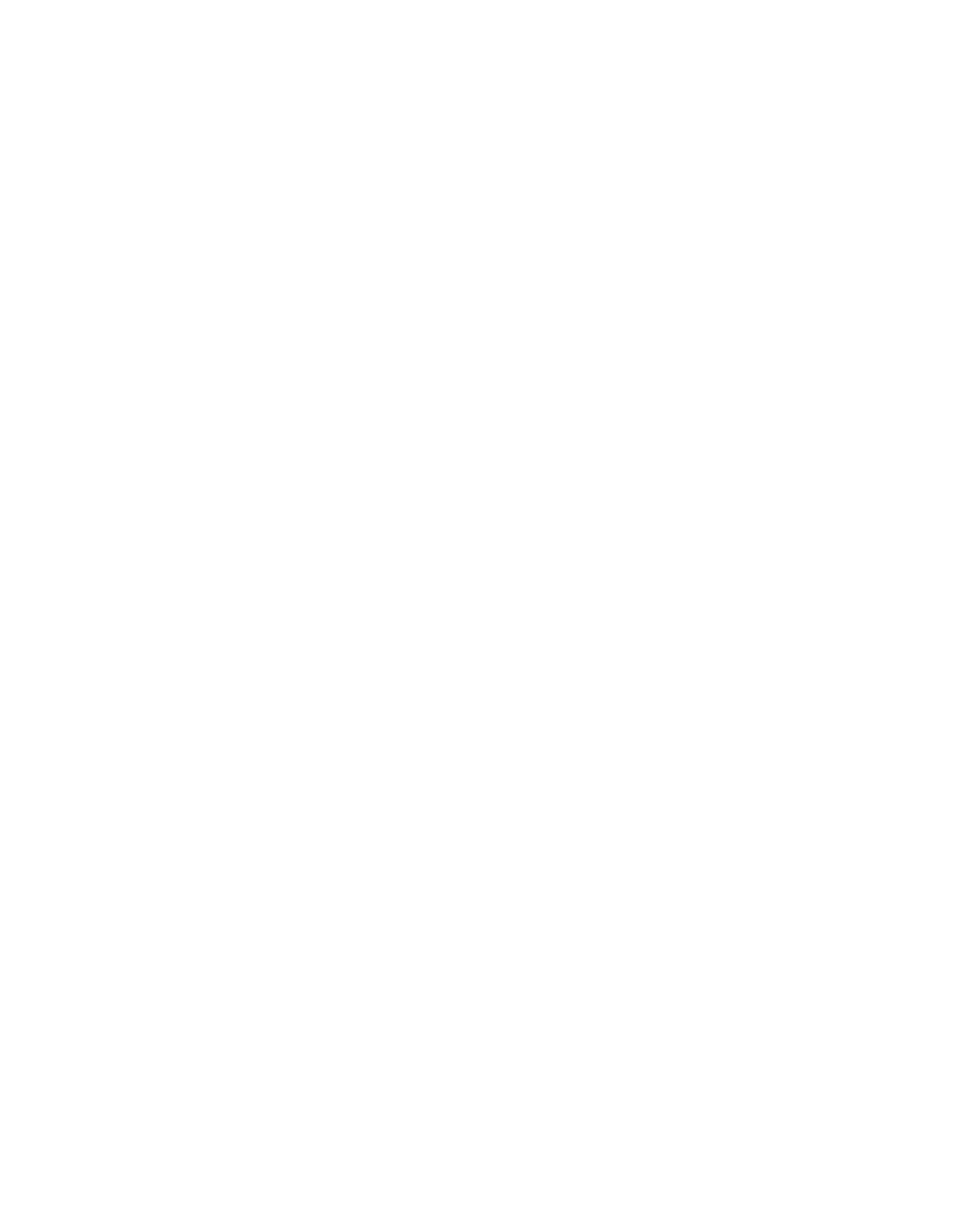than the European Central Bank and the Bank of Japan. With inflation easing but still higher in the U.S. than in Europe or Japan, we expect U.S. real yields to rise at a faster pace than European and Japanese real yields. This could pressure U.S. equity valuations, which trade at a seemingly ever-expanding premium to their international peers.

### **Areas of opportunity for 2022**

Consistent with our outlook, we think there is significant potential in European markets and less opportunity in the U.S. Positioning in our global and international equity strategies reflects these views. In terms of sectors, we see potential value in select industrial and health care companies, particularly those with sustainable business models and leading market positions. We also see opportunity in high-quality companies that may be likely to benefit from the post-pandemic economic recovery or that trade at what we believe are artificially or temporarily depressed valuations. As always, reliable compounders form the backbone of our strategies.

**Bottom line:** Although global stock markets will likely face a range of socioeconomic challenges in 2022, we think international equities may be poised to outperform U.S. stocks, and that an active, high-quality investment approach may prove advantageous.

1. Higher-quality companies typically have consistent earnings, strong balance sheets, significant free-cash-flow generation, growing revenues and meaningful competitive advantages, whereas the opposite is true for their lower-quality counterparts. Historically, high-quality equities have outperformed over full market cycles.

2. Real yield is the nominal yield of a bond minus the rate of inflation.

**S&P 500® Index** is an unmanaged index of large-cap stocks commonly used as a measure of U.S. stock market performance.

**MSCI EAFE Index** is an unmanaged index of equities in the developed markets, excluding the U.S. and Canada.

**MSCI USA Index** is an unmanaged index designed to measure the performance of U.S. large-cap and midcap stocks.

Unless otherwise stated, index returns do not reflect the effect of any applicable sales charges, commissions, expenses, taxes or leverage, as applicable. It is not possible to invest directly in an index. Historical performance of the index illustrates market trends and does not represent the past or future performance of the fund. MSCI indexes are net of foreign withholding taxes. Source: MSCI. MSCI data may not be reproduced or used for any other purpose. MSCI provides no warranties, has not prepared or approved this report, and has no liability hereunder.

## *RISK CONSIDERATIONS*

*Investing entails risks and there can be no assurance that any strategy will achieve profits or avoid incurring losses.*

*Global Equities - The value of investments may increase or decrease in response to economic, and financial events (whether real, expected or perceived) in the U.S. and global markets. The value of equity securities is sensitive to stock market volatility. Investments in foreign instruments*